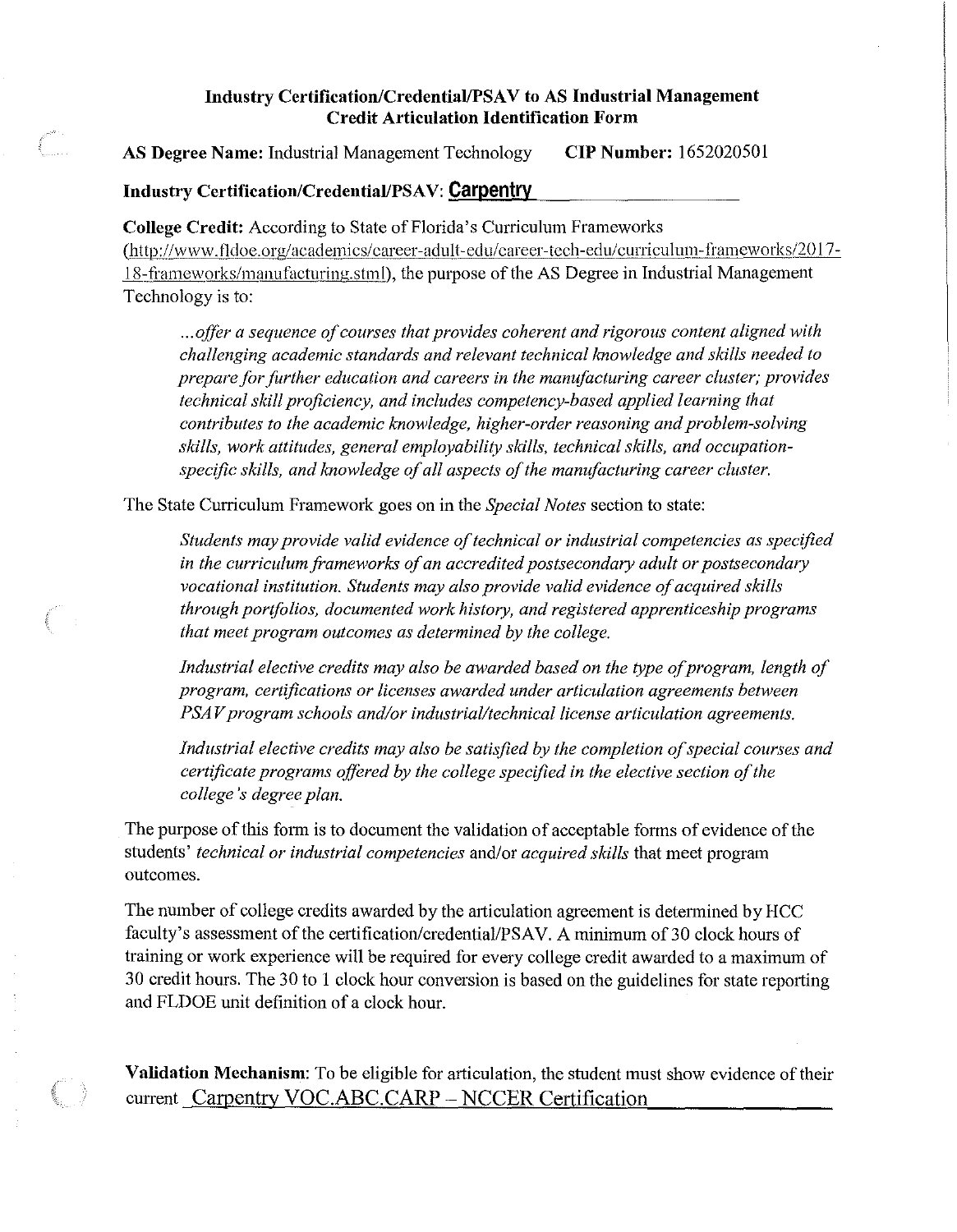certification/credential and it must have been issued within three (3) years prior to their enrollment in the program.

**Rationale/Justification:** ABC-NCCER-Carpentry certification represents industry acknowledgement of technical skill attainment of competencies in the AS in Industrial Management Technology program. HCC faculty reviewed the following:

 $X$  State Curriculum Frameworks

- \_\*\_ Course Syllabi
- \_\*\_ Course Exams

 $\underline{X}$  Course Scope and Sequence

\_\*\_ Textbooks/Course Materials

\_\*\_ Other \* **Proprietary** to the Program (Offered through Associated Builders & Contractors (ABC) and the National Center for Construction Education and Research (NCCER)

The ABC-NCCER-Carpentry certification/credential will serve as equivalent substitutions for the HCC courses identified below.

| <b>Post-Secondary Adult</b><br>Vocational/Apprenticeship/Corporate<br><b>Training Program</b> |                              |                                         | <b>Post-Secondary Institution:</b><br><b>Hillsborough Community College</b> |                                        |                     |
|-----------------------------------------------------------------------------------------------|------------------------------|-----------------------------------------|-----------------------------------------------------------------------------|----------------------------------------|---------------------|
| Program/Courses                                                                               | <b>Clock</b><br><b>Hours</b> | <b>PSAV</b><br>Course<br><b>Numbers</b> | Course<br>Code                                                              | <b>Course Name</b>                     | Awarde<br>d Credits |
| Apprenticeship I                                                                              |                              |                                         | ETI2941                                                                     | <b>Industrial Management Practicum</b> | 30                  |
| Apprenticeship Co-op I                                                                        |                              |                                         |                                                                             |                                        |                     |
| Apprenticeship II                                                                             |                              |                                         |                                                                             |                                        |                     |
| Apprenticeship Co-op<br>$\mathbf{H}$                                                          |                              |                                         |                                                                             |                                        |                     |
| Apprenticeship III                                                                            |                              |                                         |                                                                             |                                        |                     |
| Apprenticeship Co-op<br>III                                                                   |                              |                                         |                                                                             |                                        |                     |
| Apprenticeship IV                                                                             |                              |                                         |                                                                             |                                        |                     |
| Apprenticeship Co-op<br>IV                                                                    |                              |                                         |                                                                             |                                        |                     |
| Apprenticeship V                                                                              |                              |                                         |                                                                             |                                        |                     |